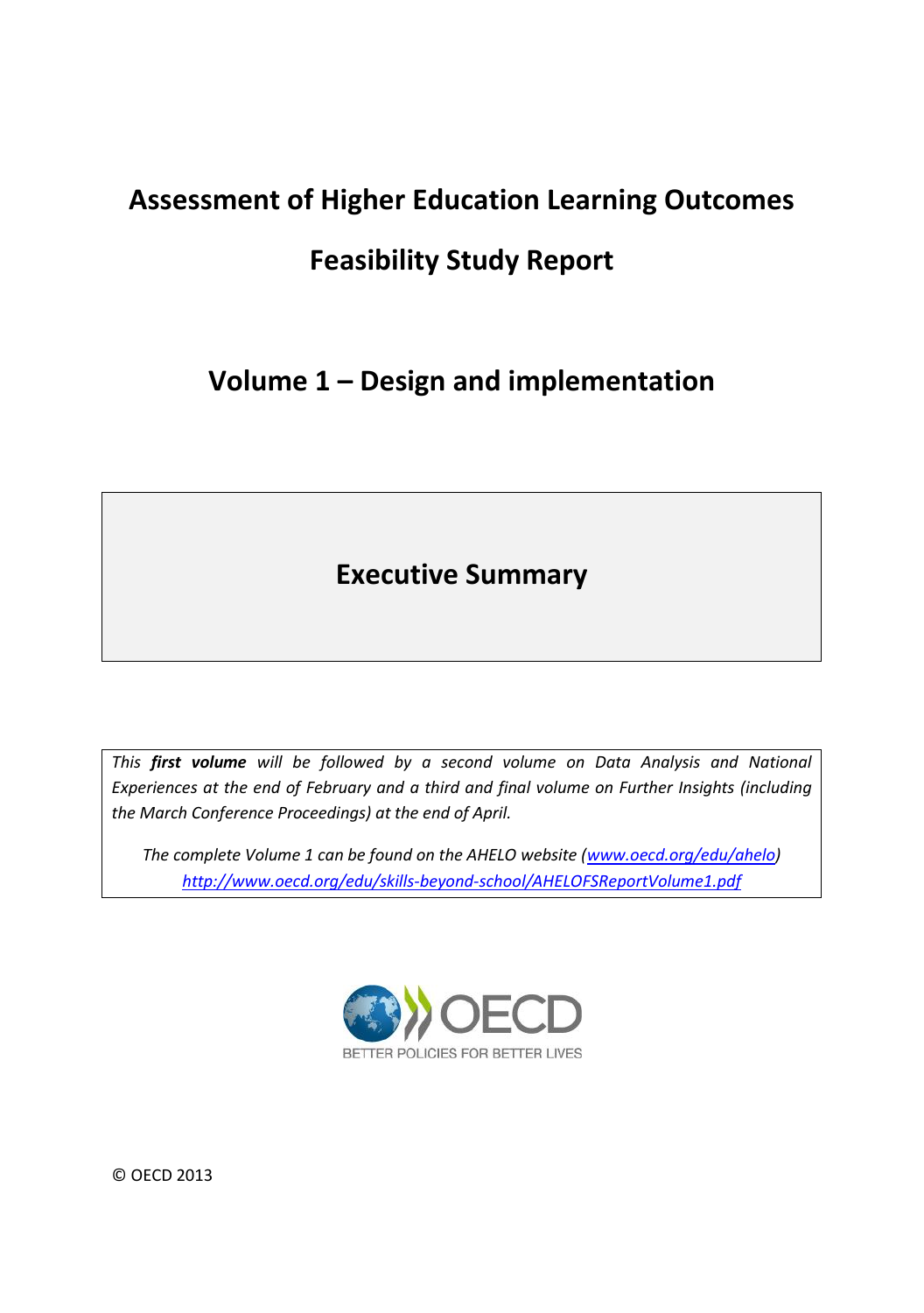In a complex, ever changing and growing higher education context, where a variety of rankings are often being used as the yardstick of academic excellence, there is a clear need for a way to effectively measure the actual outcomes of teaching and learning.

The OECD's Assessment of Higher Education Learning Outcomes (AHELO) aims to provide a tool for Higher Education Institutions (HEIs) to assess what their students know and can do upon graduation, on an international scale. This tool can play a key role in supporting of HEIs in their efforts to improve the learning outcomes for their students.

The feasibility study, which concluded at the end of 2012, was conducted to test the scientific and practical feasibility of such an assessment across diverse national, cultural, linguistic, and institutional contexts.

Participating countries and various international expert groups participated in the development of assessment instruments for the three strands chosen for the purpose of the feasibility study (generic skills, economics and engineering) and the contextual questionnaires which were then administered to students in participating institutions. This implementation of the test involved a total of 249 HEIs in the 17 countries and regions, and the instruments were administered to close to 4 900 faculty and some 23 000 students (close to the end of a Bachelor's Degree).

The first volume of the feasibility study report examines the process for the initial development of the feasibility study (why it was thought necessary to begin with, how it was developed, the challenges which had to be overcome, etc.) and the instrumentation and implementation of the survey.

# **Chapter 1 - The rationale for an AHELO: Higher Education in the 21st Century context**

There is widespread recognition that skills and human capital have become the backbone of economic prosperity and social well-being in the  $21<sup>st</sup>$  century. In this context, higher education plays a central role and has become increasingly important on national agendas.

# *Global trends in higher education*

A number of global trends have shaped the development and wide-ranging mutations of higher education over the past half century. Once defined in terms of an "ivory tower" model of traditional research universities attended by the elites, higher education today is characterised by massive expansion and wider participation; the emergence of new types of institutions (vocationally-oriented and private providers); more diverse profiles of institutions, programmes and their students; broader adoption and more integrated use of communications and educational technologies; greater internationalisation, competition and signalling mechanisms; growing pressures on costs and new forms of financing; as well as new modes and roles of governance, including increasing emphasis on performance, quality and accountability.

# *The quality challenge and limitations of diverse attempts to fill the quality information gap*

With the massive expansion of higher education systems and wider participation, there are persistent concerns on the quality and relevance of students' preparation for higher education in spite of the development of more sophisticated quality assurance systems in most OECD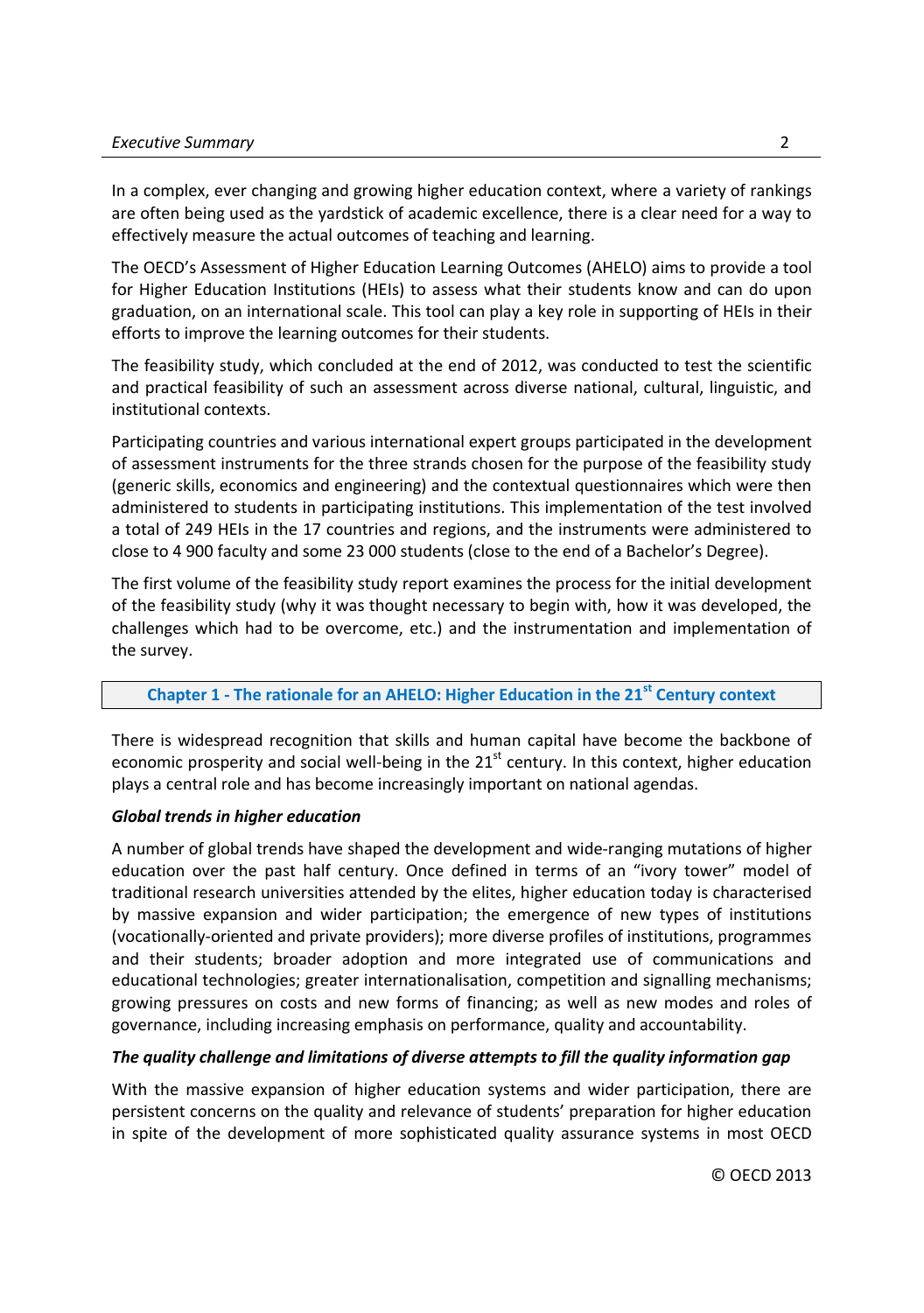countries since the early 1980s. OECD Education Ministers meeting in Athens in June 2006 committed their countries to the goal of raising the quality of higher education.

But despite quality assurance systems and the remarkable development of performance indicators worldwide, data on the learning outcomes of higher education remains scarce in many systems. The OECD Thematic Review of Tertiary Education recommended in 2008 to increase the focus on student outcomes to alleviate this problem and to address concerns about quality of learning outcomes in higher education.

# *The rationale for an AHELO*

The proposition to explore the development of an international Assessment of Higher Education Learning Outcomes (AHELO) emerged during the Athens Meeting of OECD Education Ministers in 2006, at a time of great pressure to develop better performance metrics in higher education. This proposition is illustrative of a paradigm shift for higher education, which manifests itself in several ways:

- *Move beyond collegial approaches to governance* Higher education has seen a shift of emphasis from collegial approaches of governance by communities of scholars towards models combining greater autonomy with increased transparency and accountability. This new paradigm has led to increased demands for institutions to engage in outcomes assessment.
- *Growing focus on student learning outcomes* Another trend sees a shift away from inputs towards outcome-based notions of higher education throughput. This shift has been most evident with the Bologna Declaration which aimed at establishing a European Higher Education Area and to write all higher education programmes in terms of learning outcomes by 2010. This trend is becoming global with many countries aligning their systems to be Bologna-compatible.
- *Emphasis on student centred learning and research on teaching-learning processes* The turn of the Century has also seen a shift in undergraduate education, from an "instruction paradigm" towards a "learning paradigm" in which the emphasis is no longer on the means but on the end. A corollary of this emphasis is to better understand the teachinglearning interplay. In this context, outcomes' assessments are important for the evaluation of instructional effectiveness.
- *AHELO within the broader movement towards competencies and learning outcomes* While AHELO is the first international attempt at measuring learning outcomes across borders, languages and cultures, it is part of a broader context of distinct initiatives converging in their focus on performance, competencies and learning outcomes. These include initiatives collecting data to be used as indirect proxies of outcomes and performance, focusing on the definition of expected learning outcomes or attempting to measure learning outcomes achieved by students.

Together, these patterns have shaped the context of the OECD AHELO initiative. Learning outcomes are indeed a key factor of institutional performance but while indirect evidence can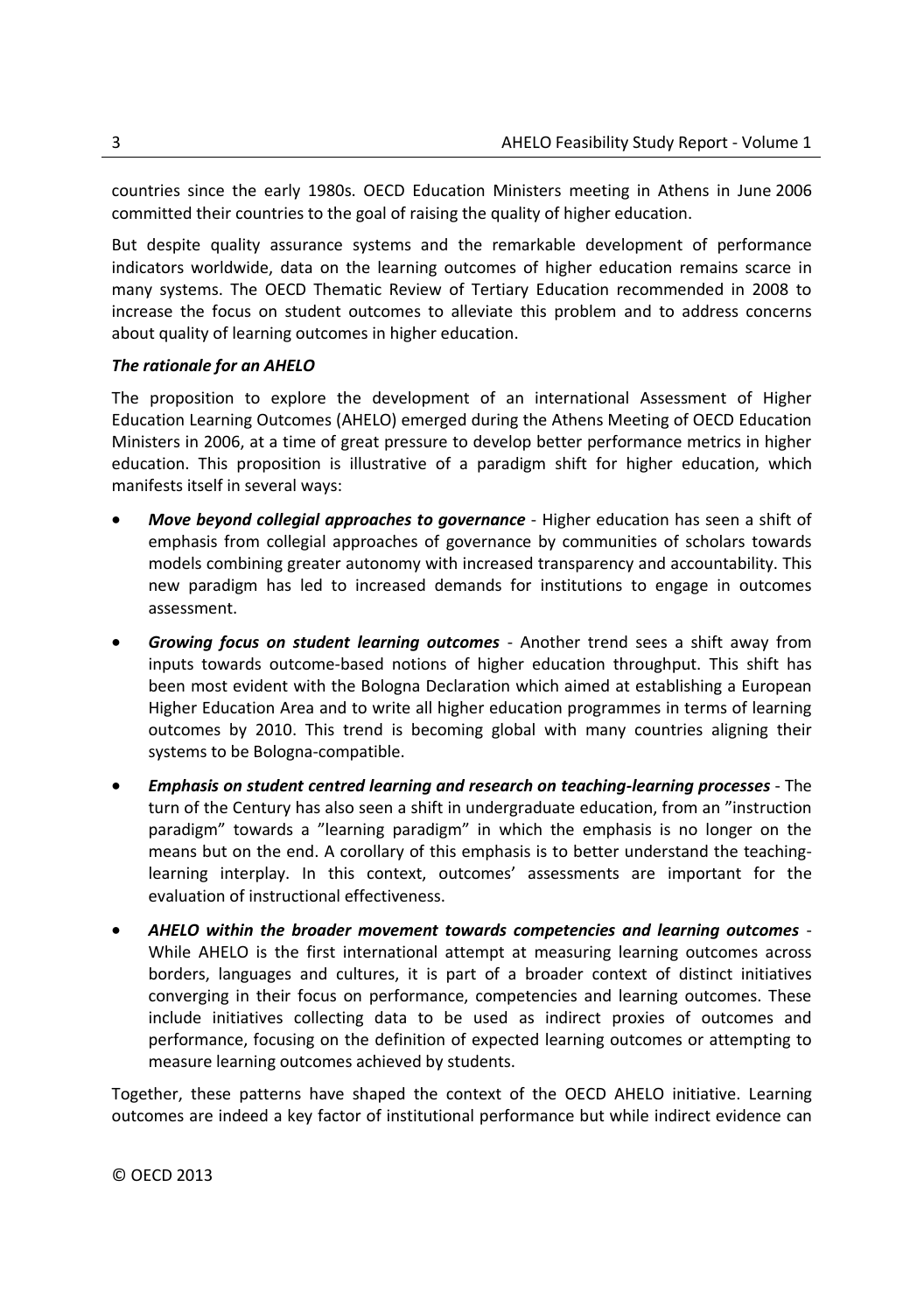be gained from proxy measures there are no instruments for international measurement. AHELO has the potential to fill this gap by directly assessing student performance and the feasibility study was designed to see whether it could be done.

# **Chapter 2 - The beginning of AHELO: decisions and challenges**

# *Questioning feasibility: Key challenges in developing and operationalising an AHELO*

The notion of exploring the development of an international AHELO generated much discussion throughout 2006-2008 in higher education circles. Some policy makers, experts and stakeholders embraced the idea enthusiastically and participating actively in its development, while others were more critical of the approach and vocal in pointing to its potential risks.

Overall, concerns focused on the following points:

- risk that AHELO data would be used:
	- $-$  as a ranking, despite the fact that AHELO was never envisaged as a ranking tool within OECD circles.
	- $-$  as a basis for (re-)allocating public resources.
	- $-$  as a basis for reallocating funding within HEIs towards teaching to the detriment of other missions.
- the complexity of engaging in fair comparisons of extremely diverse institutions in terms of their missions, profiles and student bodies. Detractors highlighted the limited information that standardised tests can yield for institutions and faculties and the risk of simplistic conclusions.
- the potential impact on institutional autonomy and academic freedom and fears that AHELO might be forced on institutions and could over time yield homogenisation and constrain academic freedom.
- the merits and applicability of AHELO's focus on generic skills given different academic traditions in different parts of the world and fundamental debates on the relevance of assessing generic skills independently from the disciplines.

# *Expert meetings framed a roadmap*

Fully recognising the specificities of higher education and the particular challenges associated with developing an assessment of learning outcomes at that level, the OECD convened three international expert meetings throughout 2007 to provide recommendations on how to take the AHELO idea forward. The experts:

- identified considerable challenges to developing internationally comparative measures of higher education learning outcomes, although none considered the goal unattainable
- recommended establishing measures of learning outcomes at the level of institutions or departments, at least initially.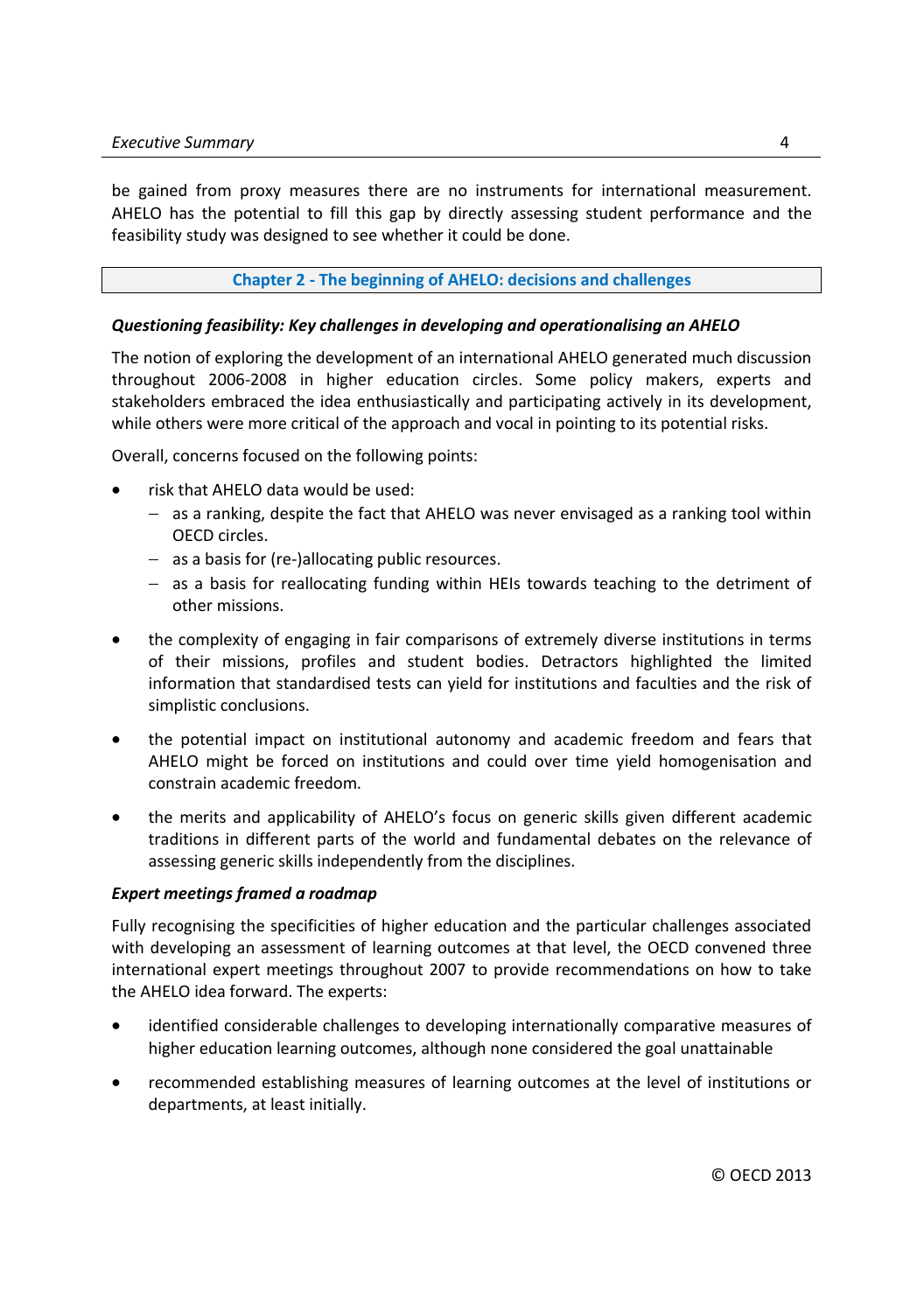- advised to focus on students at the end of a three or four-year degree as a meaningful target population, and agreed that there was little point in reporting data at the level of individual students.
- acknowledged that there was no generally accepted definition of what higher education outcomes ought to be, and suggested that the feasibility study should encompass two strands – one on transversal higher-order competencies and another one on disciplinerelated competencies.
- stressed that a fully developed assessment was beyond the scope of this initial project, and instead suggested to draw upon existing assessments, flagging the CLA approach for the generic skills strand due to its high degree of face-validity.
- agreed that an assessment of subject-specific competencies would also be needed, and recommended conducting the feasibility study in subject areas that have a stable core of methodologies such as engineering or economics.
- suggested to draw on a diverse sample of countries and to involve a limited set of volunteer institutions for the feasibility study.
- recommended that the two purposes of the feasibility study should be to test whether an AHELO is scientifically and practically feasible. Given this purpose, the assessment for the feasibility study could be constructed from existing instruments.
- agreed that the feasibility study should cover a minimum of three countries and languages, and seek a cross-national consensus on desirable outcomes of higher education.
- recommended that the assessment should be computer delivered, and that two hours was a reasonable duration for individual students. In the opinion of the experts, the information that the feasibility study would provide should be an appealing incentive for institutions to participate, but they expected that it would be harder to motivate students in the start-up phase.

These insights and recommendations were subsequently shared with OECD education ministers during an informal ministerial meeting held in Tokyo in early 2008, in which Ministers welcomed the OECD initiative to assess the feasibility of an international study on assessment of learning outcomes.

# **Chapter 3 - Design and management of the feasibility study**

# *Survey design*

The AHELO feasibility study was envisaged, from the outset, as a research exercise rather than a pilot study for a fully-fledged AHELO survey. This had significant implications for the study design, and this approach:

© OECD 2013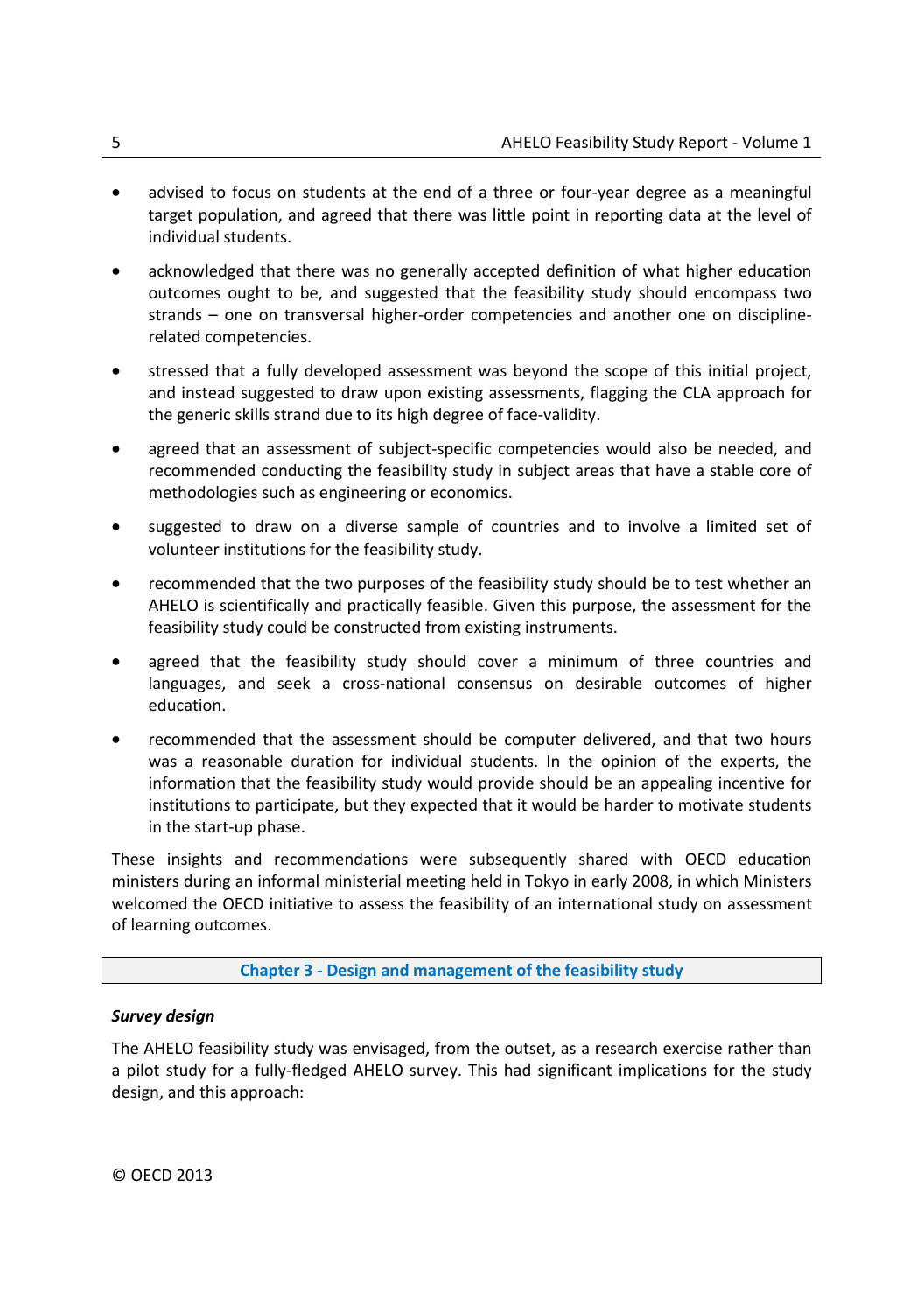- focused on gathering evidence in support of the AHELO concept by building as much as possible upon existing tools and instrument materials rather than developing new ones. This implied that the instruments chosen for the feasibility study would not in any way prejudge the instruments and tools of an eventual AHELO follow-up main survey.
- artificially broke down the work into several strands of work to examine different types of learning outcomes as well as different approaches to assessment and testing. This purely artificial approach would yield insights on the relative merits and drawbacks of various methodologies and assessment domains.
- guided the selection of disciplines. As stakeholders believed that developing an international assessment would be far more challenging in the social sciences than STEM, it was decided to focus on two contrasting disciplines from the STEM and social sciences areas.

The feasibility study design consisted of four distinct strands of work: an assessment in each of three domains: generic skills, economics and engineering and value-added measurement analysed from a research perspective (rather than direct measurement).

The feasibility study involved 17 countries or regions whose distribution across the three domain strands ensured a balance of geographic, linguistic and cultural backgrounds to take cultural and linguistic differences into account.

The study design also embraced some of the stakeholders' recommendations, including a Tuning-AHELO project to gauge whether consensus on learning outcomes was possible, a strong contextual dimension, a consultation mechanism with stakeholders and scrutiny of AHELO's suitability to diverse institution types.

While the three assessment strands were to be undertaken separately, the study design envisaged that they be carried out coherently in terms of processes, test administration and analysis, so as to maximise synergies across strands, streamline communications and generate economies of scale. To achieve such coherence, the three strands were brought under the umbrella of a single Consortium.

# *Constraints and implications on the survey design*

The feasibility nature of the project meant that the study was to be funded through grants and voluntary contributions, as is commonly the case for new cutting-edge OECD projects. To secure financial support, the first step was to convene a critical mass of OECD countries to participate in the feasibility study. By December 2008, ten countries had committed to the study. However, the global financial crisis soon after the project was launched affected the private sector and philanthropic foundations and undermined fundraising efforts. This forced participants to extend or revise their arrangements.

While the feasibility study benefited from the continued commitment and support of its participants, the study design had to be adapted in the context of fundraising challenges. The OECD negotiated with the two main contractors to reduce their costs without sacrificing the study goals and widened country participation to diversify and broaden support, for the study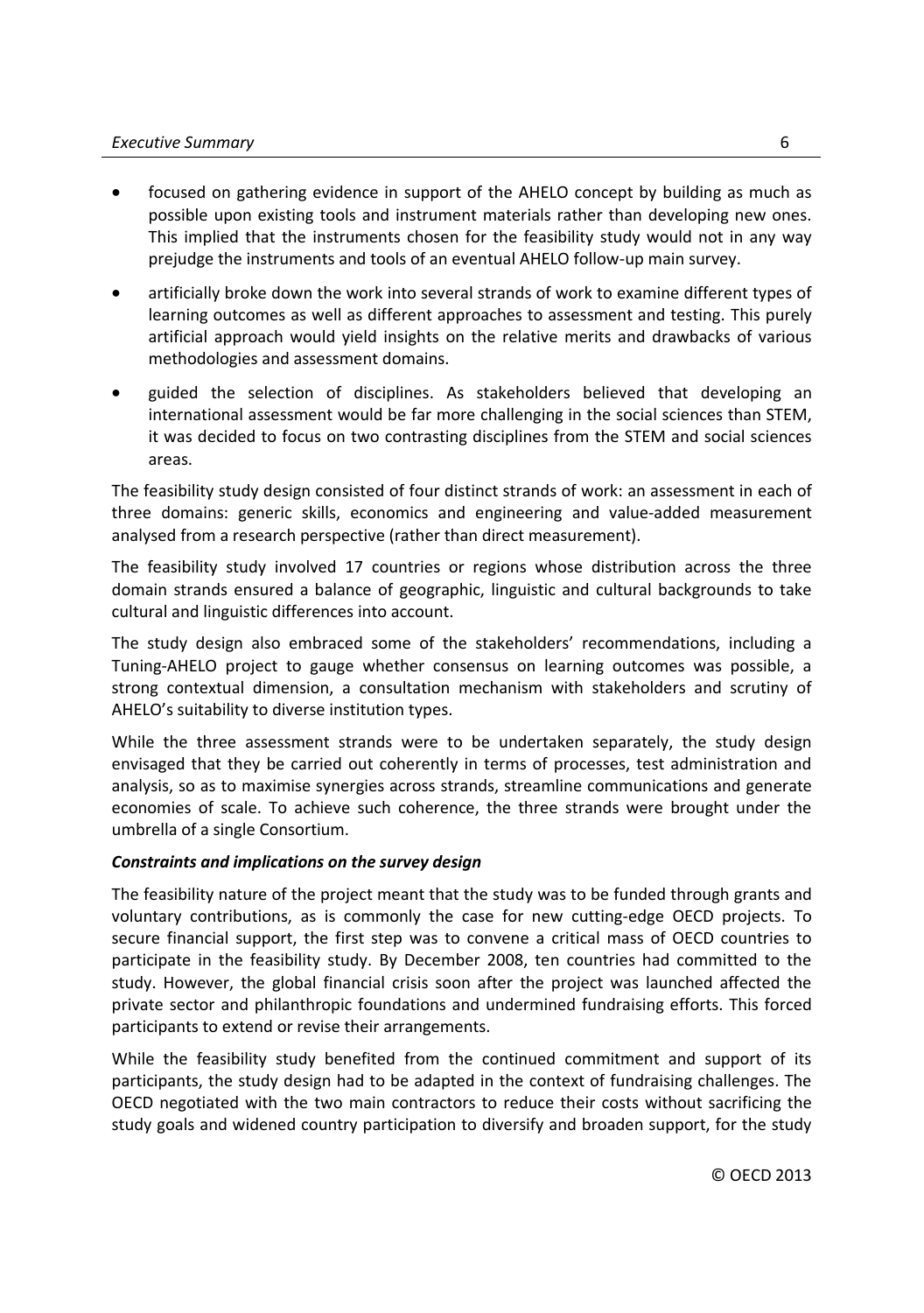to proceed. In addition, the project design and timeline were reviewed and it was agreed to phase the work in line with funding availability, thereby allowing keeping momentum with the work, even if for more limited activities than initially envisaged.

# *Phases of work*

The study thus proceeded in three phases.

- *Providing an initial proof of concept* by adapting and/or developing provisional assessment frameworks and instruments for an international context, and validating them across national, linguistic, cultural and institutional contexts through small-scale testing in participating countries.
- *Implementing these instruments* in the field to evaluate the scientific and practical feasibility of an AHELO, concentrating on the practical aspects of test administration, scoring of student responses, data analysis, and reporting on feasibility.
- *Considering methodologies and approaches to capture value-added*, *i.e.* the contribution of institutions to students' outcomes after controlling for their incoming abilities. Indeed, the feasibility study was also tasked to provide insights on whether it would be feasible to measure growth in learning.

# *Study management and actors*

The design and implementation of the AHELO feasibility study entailed collaboration among representatives of participating countries, an international Consortium and the OECD Secretariat. A number of expert groups and sub-actors were also involved in the conduct of the work.

# **Chapter 4 - Instrument development**

The quality of the AHELO feasibility study results relies greatly on the quality of the instruments used to assess students' learning outcomes and to capture contextual background.

# *The instrumentation process*

The development of assessment and survey instruments in cross-cultural educational settings usually involves a wide range of activities that can be grouped in five steps.

- *Developing assessment frameworks* to establish the purpose of the assessment and provide a clear definition of what is being assessed, a description of the items to be used and the basis for interpreting the test results. "Provisional frameworks" were developed through a process including audits of existing materials, review of draft framework specification by international expert groups, national consultations for validation, and final review. Fast-tracked procedures were used for the Generic Skills framework.
- *Developing assessment instruments* through the creation or selection of items to match the table of specifications of the frameworks. Two types of items were developed for each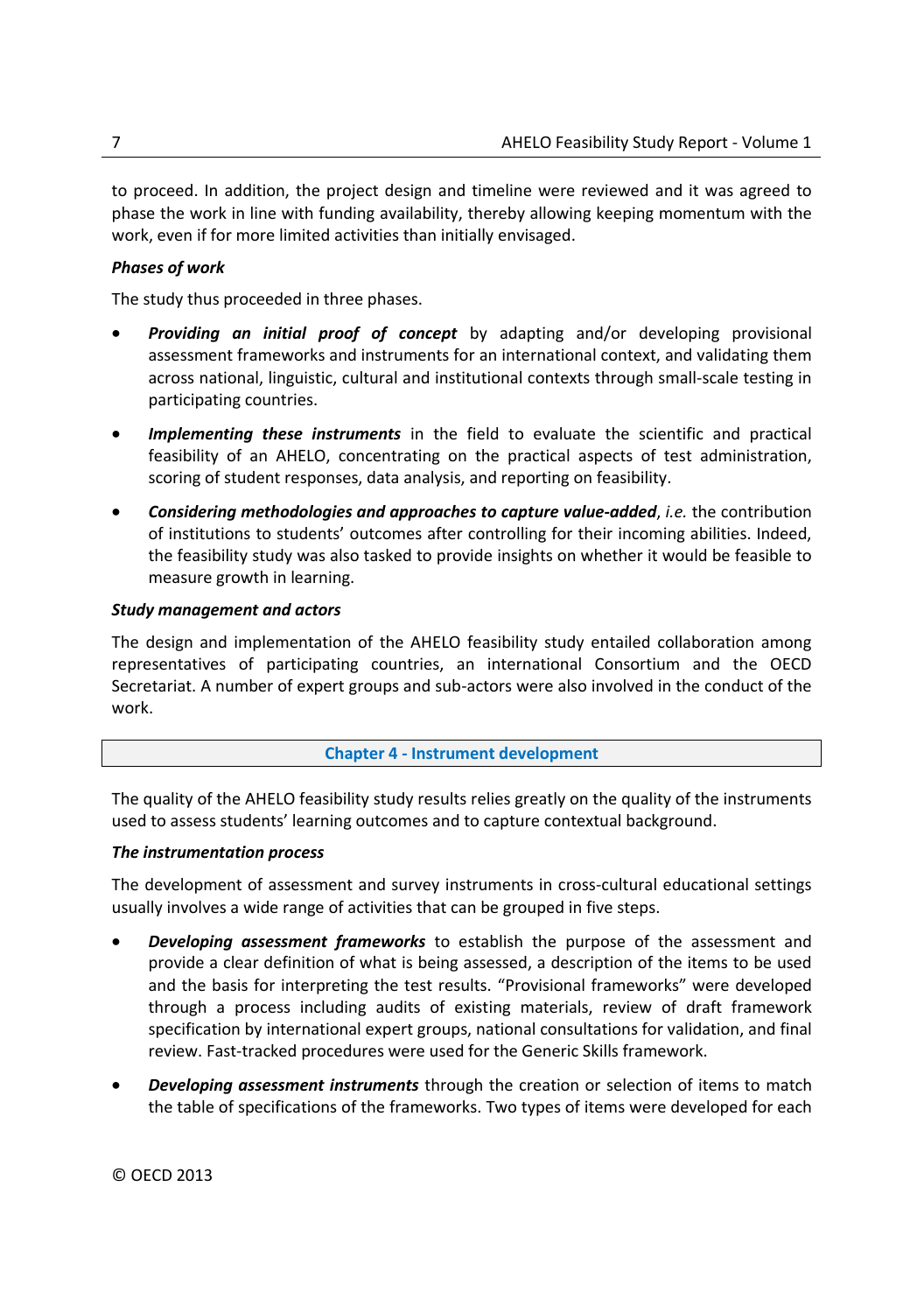assessment: constructed-response tasks in which students provide their own responses and multiple-choice items in which they choose the correct answer.

- *Translating and adapting assessment instruments and surveys* entails the national translation and adaptation of the assessment and survey instruments to ensure crosslanguage comparability. A set of quality assurance and quality control procedures was adopted.
- *Small-scale validation of the instruments* through pilot-testing the items developed with students similar to the target population. This provides an opportunity to assess the quality and appropriateness of items, and to collect feedback on the instrument length, difficulty and relevance.
- *Final review of the assessment and survey instruments* using results from small-scale validation activities, feedback collected from respondents, consultations conducted with stakeholders.

# *The Generic Skills assessment*

The Generic Skills instrumentation did not follow the usual development process described above. The study design sought to adapt an existing instrument and did not include developing an international version of an assessment framework. Accordingly, work started with the adaptation of one component of the existing Collegiate Learning Assessment (CLA) instrument.

This constructed-response section was complemented by multi-choice questions drawing upon another existing generic skills test. As the instrumentation work evolved, it appeared that an international consensus on the generic skills to be measured was lacking. Work on the Generic Skills framework thus began afterwards, but time and budget constraints did not allow its oversight by a Generic Skills expert group.

#### *The Economics and Engineering assessments*

The development of instrumentation was similar for both discipline strands. The Economics and Engineering frameworks built upon the Tuning-AHELO frameworks and other background material on teaching in these two disciplines, and were both endorsed by international Economics and Engineering Expert Groups. They fulfil the requirement of well-designed frameworks by defining the domain to be tested, specifying the expected learning outcomes, and offering an overview of the instrumentation required to measure the competencies. Numerous cycles of consultation were undertaken.

International development and validation of the frameworks suggest it is possible to define discipline-specific learning outcomes internationally – an issue that was far from certain at the outset of the study, especially for Economics. Assessment instruments were developed in cooperation between test developers and expert groups, and were reviewed through cognitive labs and panelling. Qualitative validation was completed by focus groups of students in various institutions within each country.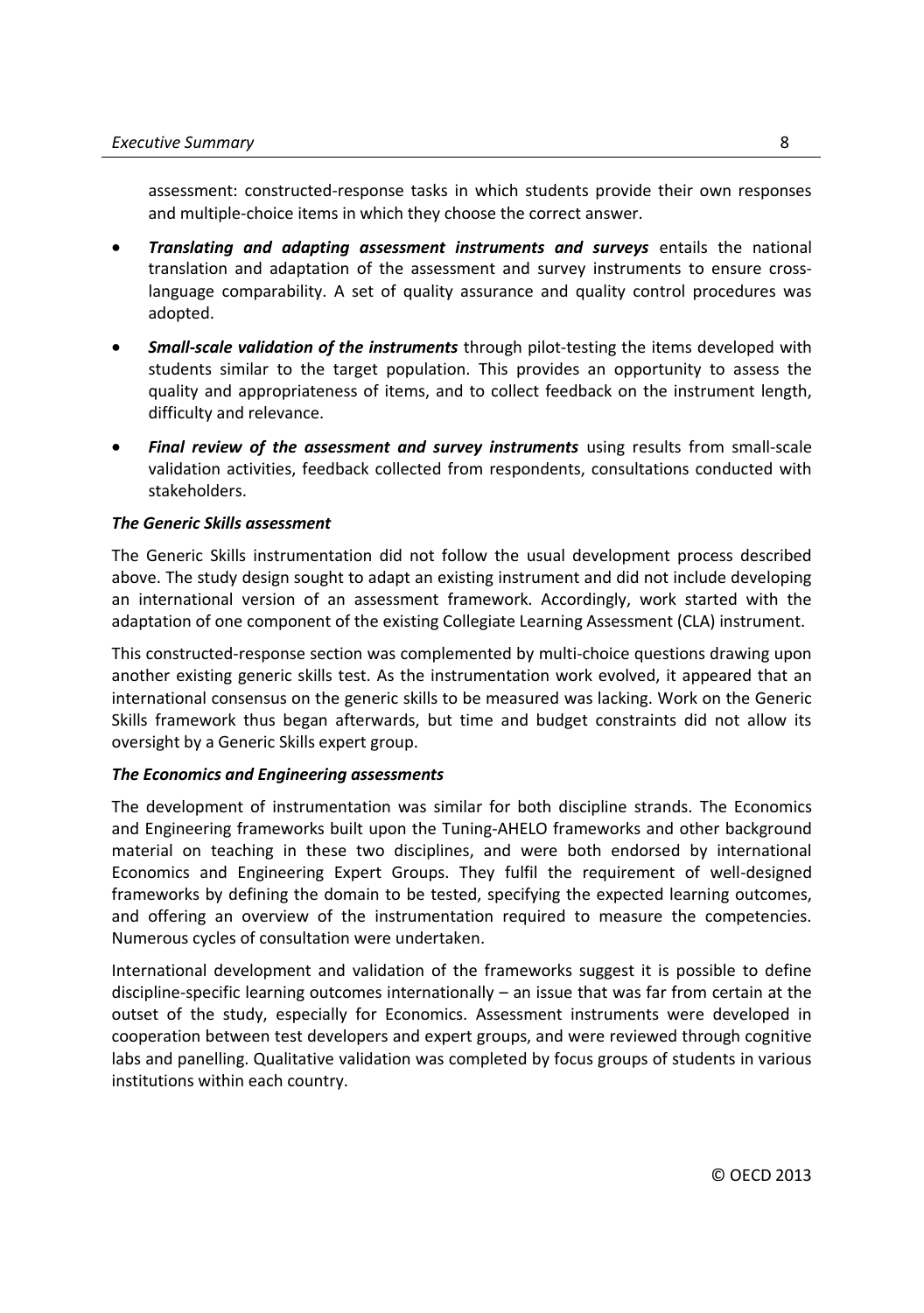# *The Contextual surveys*

The development of the contextual framework and survey instruments followed a similar process and built upon work carried out by the OECD at the outset of the study. Three context survey instruments were developed to collect background information from students, faculties and institutions. Broad consultation took place to seek the opinion of a range of groups and individuals. In addition, focus groups were held to capture student and faculty insights into the range and characteristics of the items.

# *Localisation of assessment and survey instruments*

All source instruments were prepared in English. For each field implementation, a number of distinct assessment and survey instruments required translation and adaptation. As in many international studies, a decentralised model was adopted in which National Centres were each responsible for localising materials for use in their respective systems while the AHELO Consortium guided and assisted them throughout the process. Three types of workflows were used. Overall, assessment instruments were localised using dual translation, reconciliation and verification (although with two distinct workflows), while centralised translation was used for the Generic Skills MCQs and contextual surveys due to time constraints.

# **Chapter 5 - Implementation**

Higher education systems and volunteer institutions played a key role in assessing the practical feasibility of AHELO implementation, *i.e.* participants' selection, assessment delivery, response rates and scoring.

# *Management of AHELO field implementation in countries and institutions*

Participating countries had to set up their national infrastructure and the National Project Manager (NPM) or National Centre coordinated all AHELO activities within the country, together with Institution Co-ordinators, Test Administrators and Lead Scorers. Communications were an important aspect of the practical implementation of the feasibility study. Training courses and instruction manuals also played a key role in describing explicit procedures for each distinct AHELO activity.

The timetable for field implementation was relatively short - from January to May 2012. Overall, most countries adhered to scheduled timelines although the timeframe posed challenges for some NPMs in defining student populations, finalising samples and scheduling testing with many students on internships, taking exams or working on research projects at that time. Overall, organisational arrangements worked well.

# *Selection of institutions and securing institutional engagement*

NPMs were asked to recruit ten volunteer institutions per strand while trying to get a mix of institutions that would reflect the diversity of their higher education system. National Centres developed a range of institutional engagement strategies to recruit institutions, including websites to promote AHELO. All NPMs reported that invited institutions showed great interest in the study and only very few withdrew.

© OECD 2013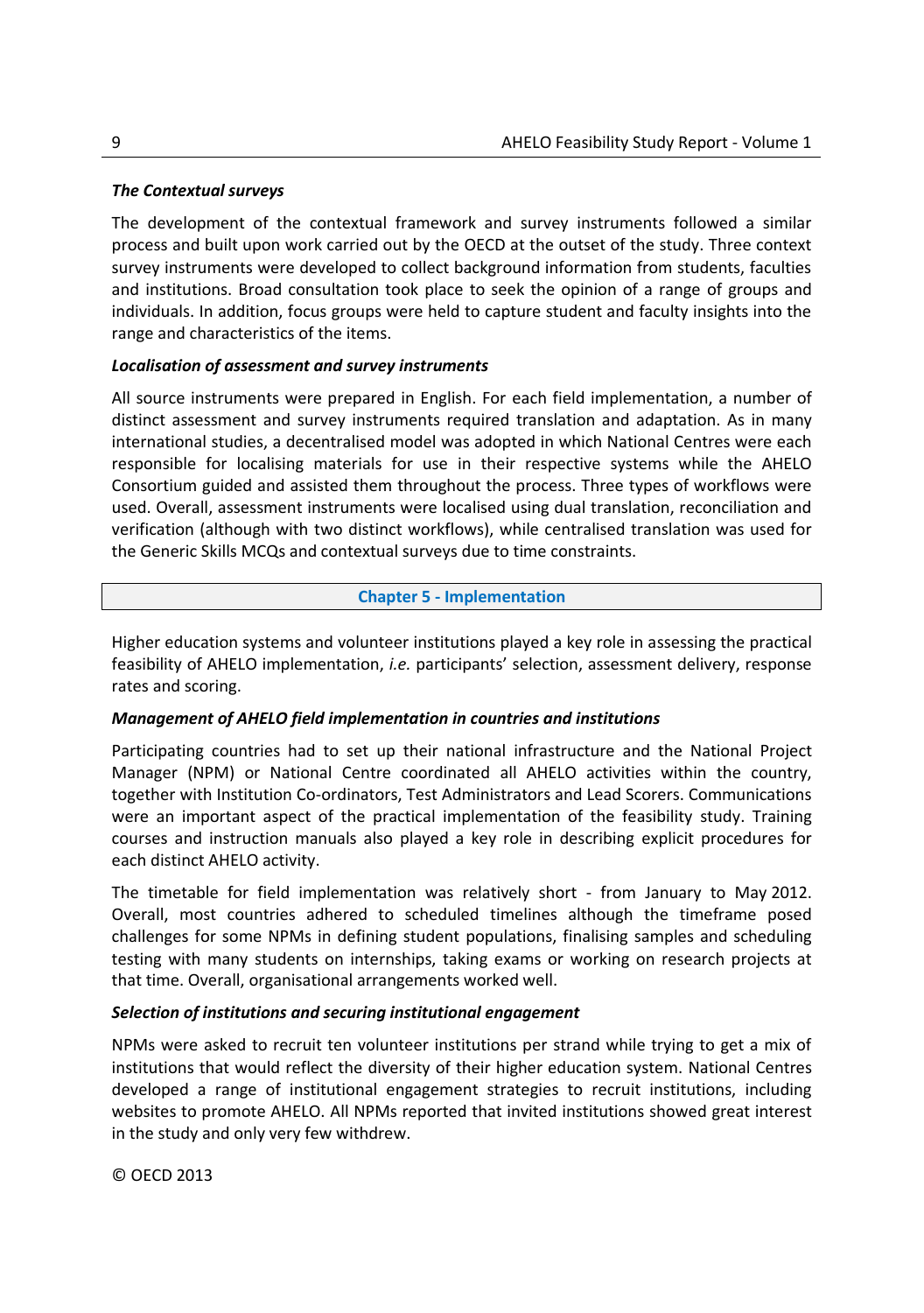# *Sampling of students and faculty*

Systematic equal probability sampling was used for the selection of student at each participating institution, unless there were less than 200 students, in which case, all students were included. This required each institution to provide a complete sampling frame (i.e. target population of those at the end of a 3-4-year undergraduate degree). This proved challenging as sampling has not been widely used in the higher education context and only three-quarters of them were able to provide the sampling frame information that met the technical standards.

For faculties, a systematic equal probability sample of 40 faculty had to be drawn from the lists of in-scope faculty (*i.e.* those teaching undergraduates). In many cases, institutions struggled to define in-scope faculty and only about half of them managed to provide the sampling frame information.

# *Electronic delivery*

Student testing, data collection and scoring were all undertaken online through two different platforms (one for the CLA component of the Generic Skills assessment, and another one for all other instruments). Testing between both platforms was conducted to ensure a seamless transition.

The AHELO test system was used by students, faculty and institution coordinators between January and July 2012. Testing involved almost 23 000 students. Some institutions tested all students in one session, whereas others organised more than 20 test sessions. Generally, bigger testing groups and rooms were more challenging to coordinate than smaller groups of up to 20 students. The majority of testing sessions ran smoothly.

# *Response rates and incentives*

A key challenge for the fieldwork was engaging and motivating sampled students and faculty to ensure they participated in the survey or test session. Student response rates varied quite dramatically across countries and strands, with higher response rates in the Engineering and Economics strands than in the Generic Skills strand, and for institutions using a census.

HEIs relied on a range of strategies of student recruitment involving communication, marketing and incentives. Cash or vouchers were the most common incentives, followed by a certificate of participation, prize draws or gifts, food or drinks, or academic bonuses in the form of increased grades. Some institutions also made participation in AHELO compulsory for students.

Overall, feedback from NPMs suggests that material incentives were not very useful to (significantly) increase student response rates, while institutional culture and strategies were of critical importance. As with students, faculty response rates were highest in the Engineering strand, and wherever a census was used. Overall, feedback from NPMs suggests that it was much easier to get faculty than students involved.

# *Scoring student responses*

In each of the three strands, the instrument included both multiple-choice questions that were scored automatically and constructed response tasks which required human scoring by teams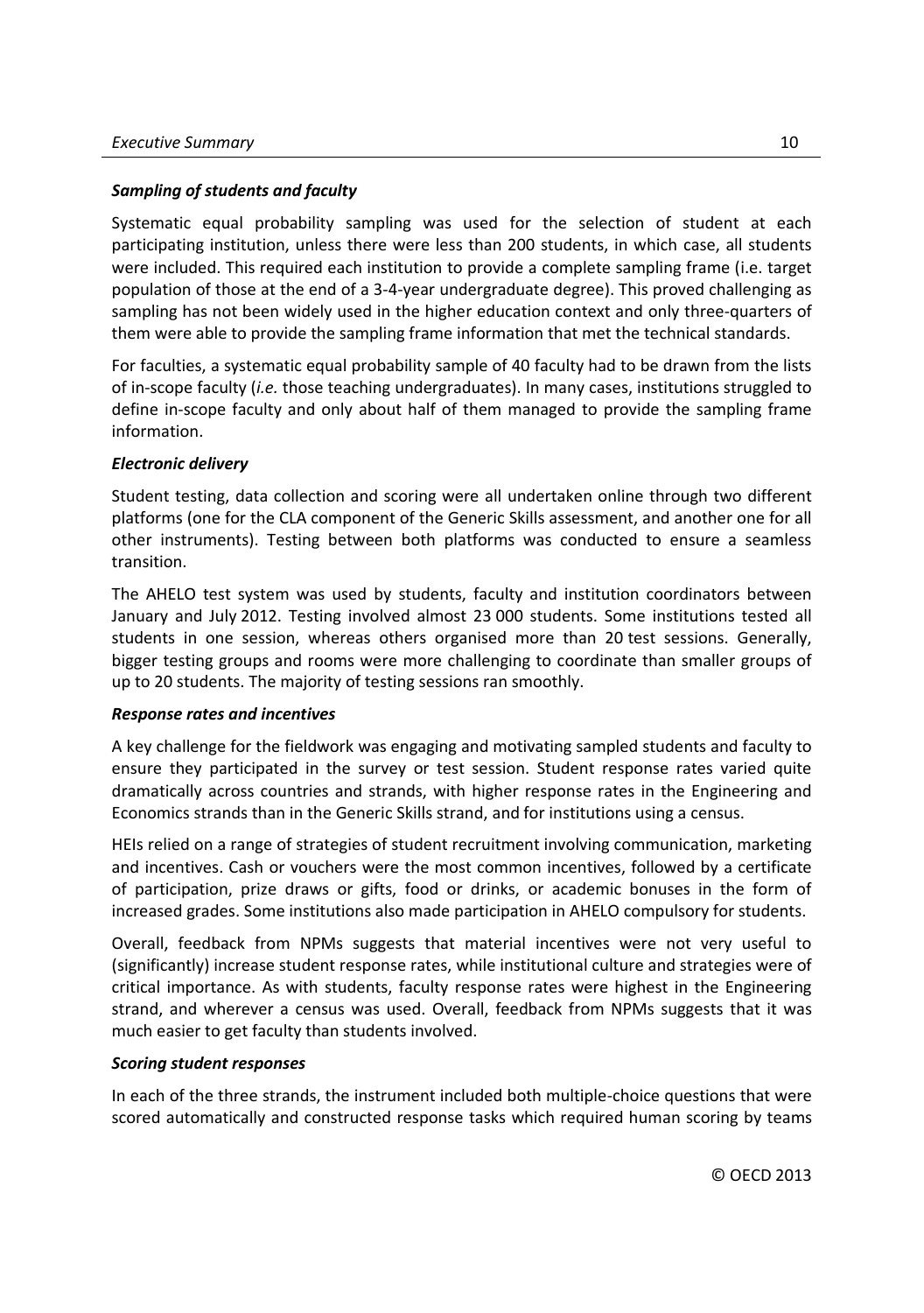of scorers within each country. Scoring quality is critical to the reliability of the interpretation of results and demands close adherence to standard scoring procedures, even more so in studies involving more than one language, culture or country. A Scoring Manual, strand-specific scoring guides, and face-to-face training of lead scorers were provided by the Consortium. All student responses in the Generic Skills strand and 20% in the discipline strands were double-scored to enable lead scorers to monitor the performance of their team.

# **Chapter 6 - Lessons learnt on design and implementation**

The AHELO feasibility study was designed to establish whether an international survey could be developed to support better learning outcomes in higher education. Along the way, AHELO has also sharpened awareness of the importance of learning outcomes as a core part of higher education mission and learning outcomes have now moved to centre stage of the discussions about higher education performance. The feasibility study has also brought to the forefront many of the complexities and challenges of measuring learning outcomes.

# *Purpose of AHELO – to support improvement in learning outcomes*

A key lesson from the feasibility study experience is the importance of establishing the purpose of AHELO and communicating clearly not only what AHELO is but also what it is not. Looking ahead to further AHELO development, it would be important to re-emphasise that AHELO is intended as a tool for institutional improvement and to ensure that future instrument(s) would actually help institutions achieve better learning outcomes. Engaging with key stakeholders is critical to achieving this.

# *Feasibility study design*

The design of the feasibility study deliberately sought to confront the challenges associated with diversity and, as more countries joined, the final set of participants encompassed even more diversity than originally planned. Overall, this diversity proved to be a source of added richness to the feasibility study. Efforts to bring together diverse experts to define learning outcomes and develop the instruments paid off and the proof of concept was successful.

The feasibility study chose institutions as units of analysis. While this proved to be a reasonable approach and the volunteer institutions seemed highly motivated, a follow-up survey of participating institutions would be useful to probe deeply into which aspects and data are most useful and attractive to them.

The feasibility study process also affirmed the importance of seeking input from key stakeholders and the value of consultative processes. These consultations brought invaluable perspectives and any future development would only be enhanced by even greater involvement of all stakeholder communities.

The study design adopted an artificial distinction into three separate strands of work. In many ways, the discipline strands proved more straightforward to implement. However the relative merits of adopting a discipline-based *versus* generic skills approach in the future needs to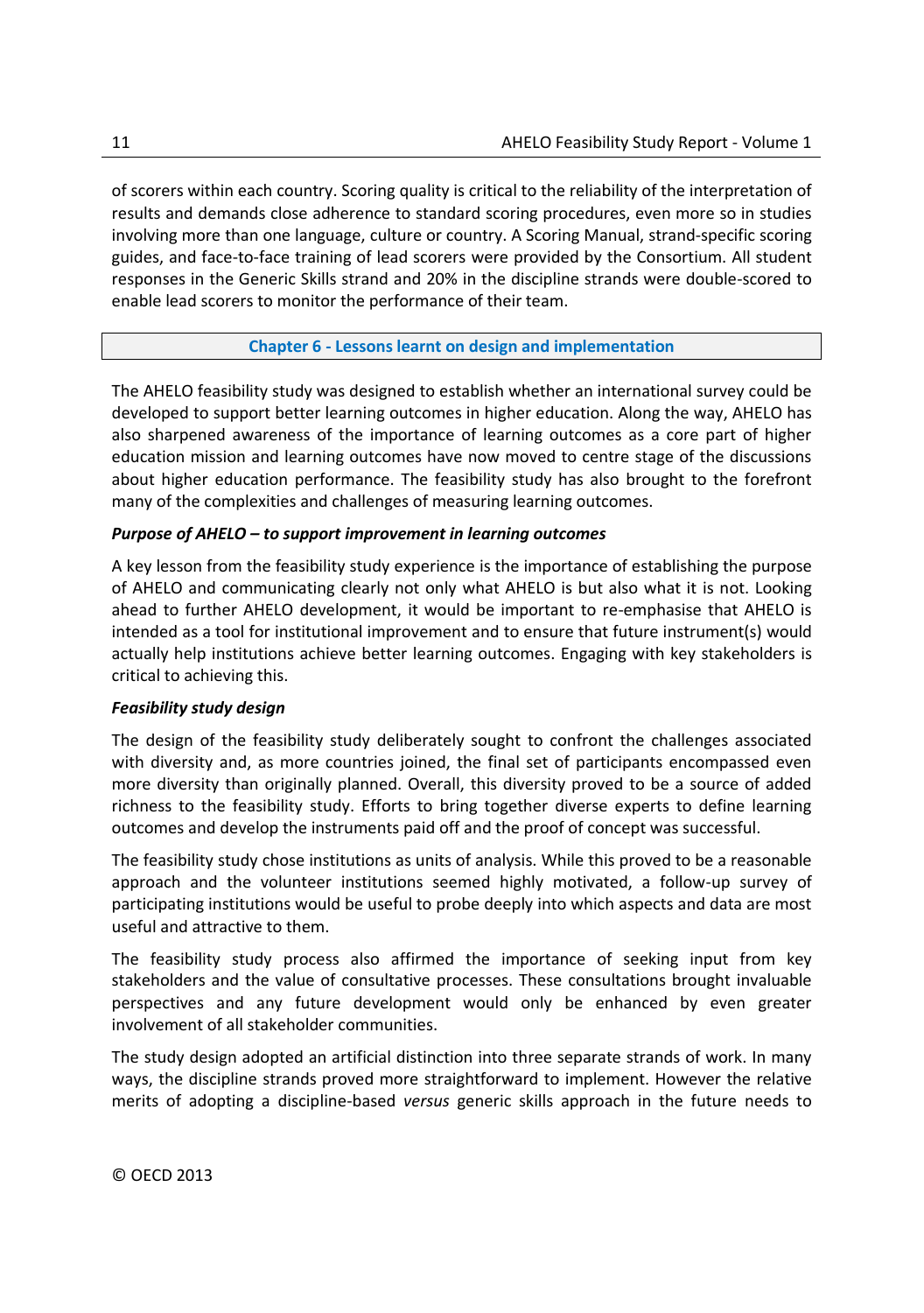reflect further consideration of the relevant learning outcomes for different institutions and how they would want to use the results for improvement.

# *Management of the feasibility study*

Uncertainties about funding were a key factor significantly impinging on the effective management of the feasibility study. A key lesson from this experience is the importance of securing early commitment from a critical mass of countries and sufficient funding for future development to warrant moving forward.

A feature of the study was the establishment of the AHELO Consortium to bring synergies and additional expertise to the study. While this approach worked well overall, it relied on effective collaboration between different partners within the Consortium, which was not always straightforward. This affirms the importance of ensuring that future contracting arrangements are as clear and straightforward as possible, communication channels explicit, and that the most comprehensive tendering processes are used.

#### *Instrument development*

A major challenge was to demonstrate that an assessment framework could be agreed upon across diverse country and institutional settings. This process went smoothly in the discipline strands, where it proved easier than expected to get agreement amongst discipline experts (including in Economics) on what AHELO should cover and measure. By contrast, the Generic Skills framework was only developed late in the process, thus limiting the scope for expert consensus. A lesson from this experience is that establishing international consensus on the assessment framework should be an essential upstream part of the instrument development process. Another lesson is that what might have seemed at the time as a reasonable short-cut may not have been the most cost-effective approach after all. This underlines the importance of developing completely new tailor-made instruments for any future AHELO.

Fieldwork revealed that institutions wish to provide students with feedback on their performance, which the use of matrix sampling (*i.e.* not asking all students to answer all questions) precluded. Trade-offs between the advantages of matrix sampling and being able to provide feedback to students should be reconsidered.

All assessment instruments combined MCQs and CRTs. A further lesson is to consider more deeply the relative appeal of both approaches for students and faculty. Finding the best mix of item types also needs to be linked more clearly to how institutions and faculty would want to use results. Finally, a well-designed contextual dimension is critical to any future AHELO.

# *Field implementation*

Overall, field implementation proceeded very well and the use of electronic delivery was a major success, despite some glitches. However, timelines were generally too compressed and would need to be extended in any future AHELO, as well as be better aligned to each country's academic year.

For many countries and institutions, participating in the feasibility study meant establishing entirely new structures and processes to carry out the work. For the future, participation